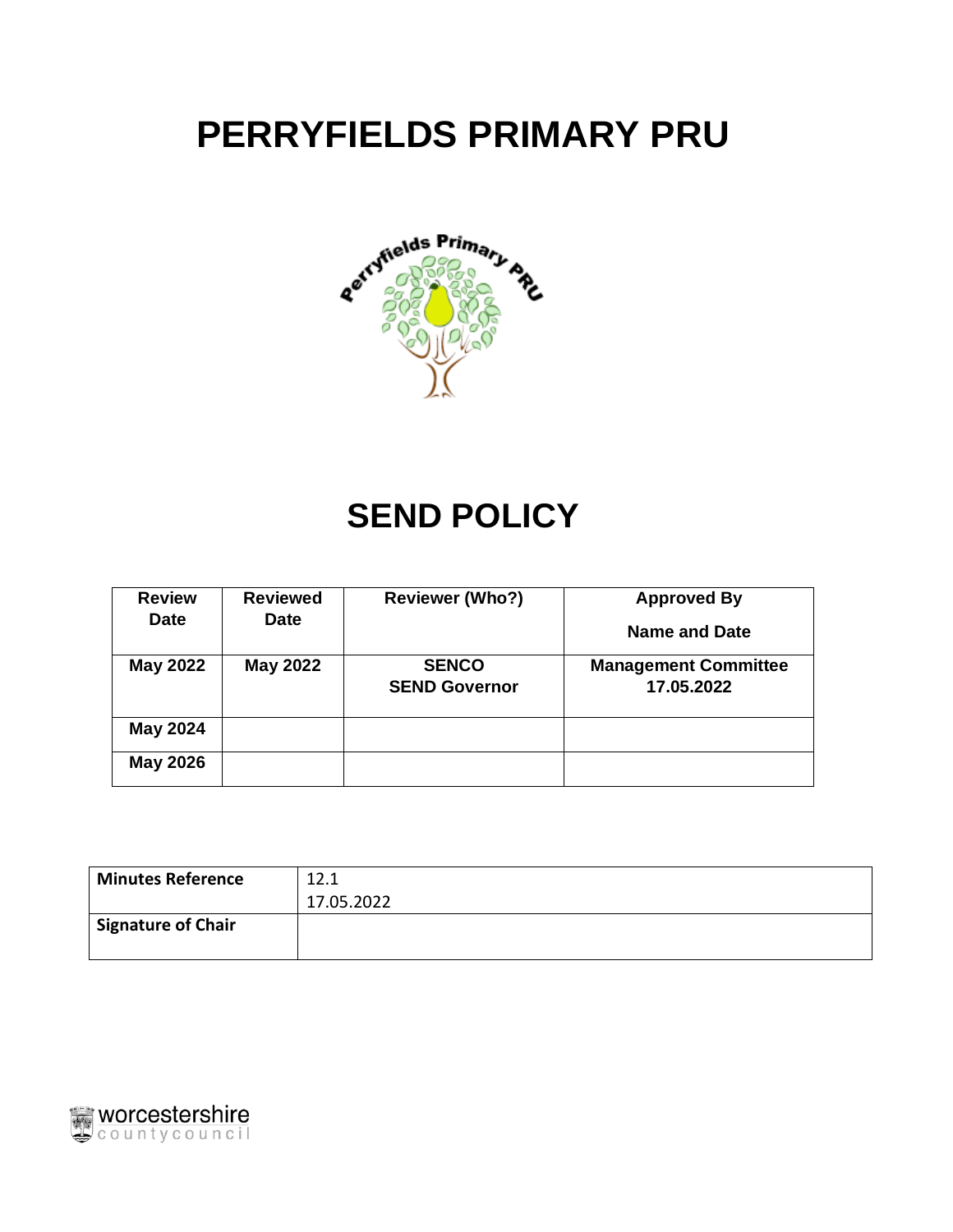## **Perryfields PRU SEN Policy**

This policy complies with the statutory requirement laid out in the SEND Code of Practice 0 – 25.

At Perryfields, we use the definition for Special Educational needs and Disability (SEND) from the SEND Code of Practice (2014).

#### **This states:**

SEN: A child or young person has special educational needs if he or she has a learning difficulty or disability which calls for special educational provision to be made for him or her. A learning difficulty or disability is a significantly greater difficulty in learning than the majority of others of the same age. Special educational provision means educational or training provision that is additional to, or different from, that made generally for others of the same age in a mainstream setting in England.

Disability: Many children and young people who have SEN may have a disability under the Equality Act 2010 – that is '…a physical or mental impairment which has a long-term and substantial adverse effect on their ability to carry out normal day-to-day activities.'

## **The Perryfields setting:**

Perryfields PRU is commissioned by the Local Authority (LA) to provide education for pupils who have been permanently excluded from the 113 First, Middle and Primary schools within South Worcestershire. We also deliver an extensive range of preventative work both within mainstream schools and on site. Our excellent work to meet the needs of every individual has been recognised consistently by mainstream schools and Ofsted.

#### **Perryfields Vision:**

Enjoying learning, enjoying being together and wanting to return to mainstream school.

## **Perryfields Ethos**

At Perryfields PRU, we aim to raise the aspirations of and expectations for all pupils. We aim to achieve inclusion of all children, whilst meeting their individual needs. In order to achieve this, it is essential for us to build trusting relationships with all pupils, enabling them to feel safe and secure. Only then will our pupils be able to learn and develop effectively, accepting challenge and support. Staff provide a positive and calm ethos, and a broad, balanced curriculum taught through Quality First Teaching, in order to enable the children to work towards the development of life skills and aspirations for everyone through a range of fun and enjoyable activities. The PRU environment is welcoming, attractive and stimulating, supporting the needs and development of learning of our pupils. We focus on individual progress as the main indicator of success.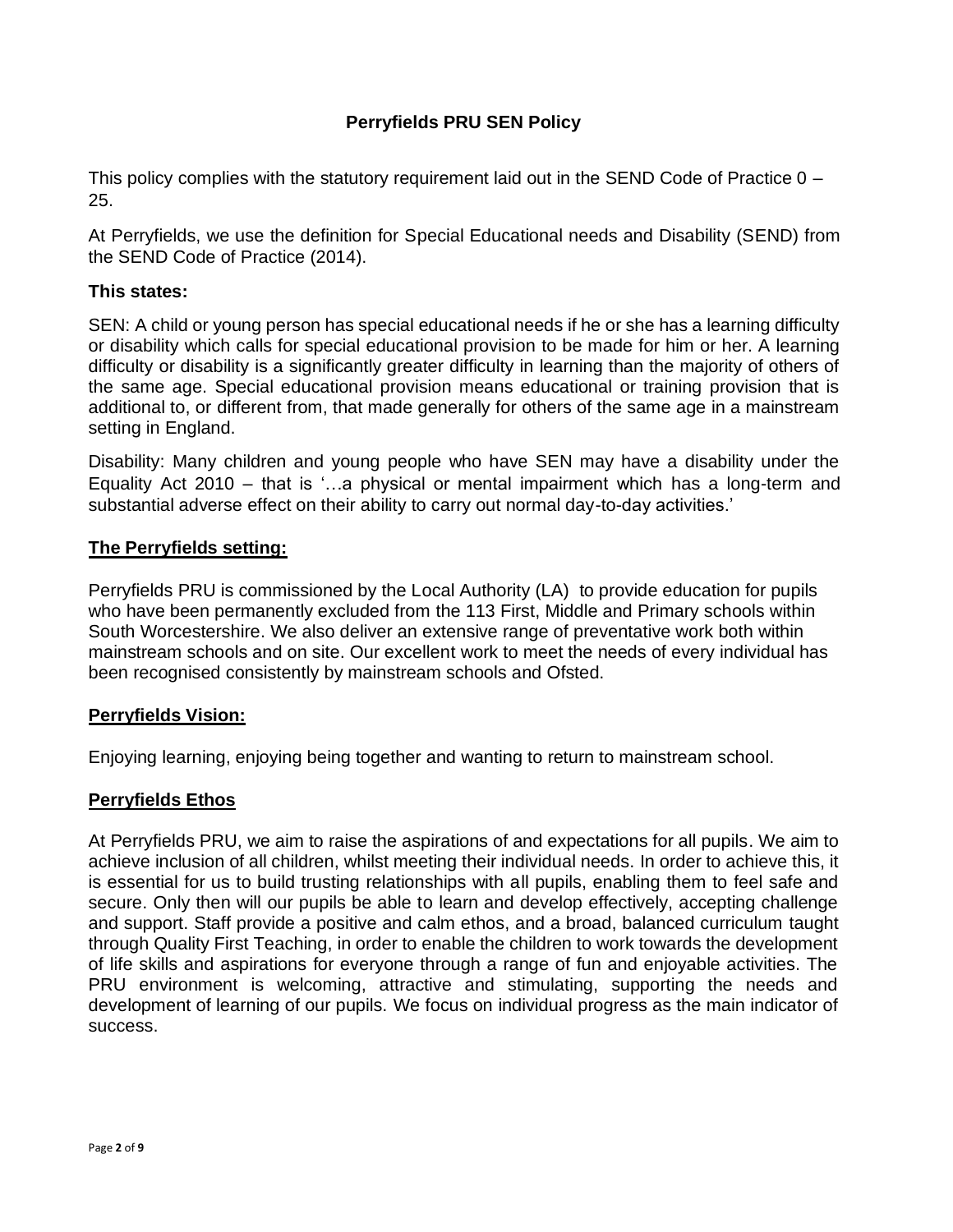## **Policy Aims**

- To enable all of our pupils to re-engage with learning through regular positive learning experiences, building confidence and success.
- To secure high levels of achievement for all.
- To provide broad curriculum access for all.
- To meet individual needs through a wide range of provision.
- To ensure a high level of staff expertise is available to meet pupil need, through welltargeted continuing professional development.
- To work in cooperative and productive partnership with the Local Authority and other outside agencies, to ensure there is a multi-professional approach to meeting the needs of all of our pupils.
- To promote children's self-esteem and emotional well-being and help them to form and maintain worthwhile relationships based on respect for themselves and others.
- To identify appropriately the next steps for future provision.

## **Policy Objectives**

- To identify and provide for pupils who have special educational needs and additional needs
- To work within the guidance provided in the SEND Code of Practice, 2014
- To operate a 'whole pupil, whole school' approach to the management and provision of support for special educational needs
- To provide a Special Educational Needs Co-ordinator (SENCO) who will work to ensure that the SEN Inclusion Policy is fully embedded
- To provide support and advice for all staff working with pupils with special educational needs
- To work in partnership with pupils, parents, carers, schools, and external agencies.

#### **Roles**

Headteacher: Mr Pete Hines SENcO: Mrs Steph Halliday SEND Governor: Mr Iain Sweatman

#### **Identifying special education needs**

The identification of SEN is embedded in the whole school process of monitoring the progress and development of all pupils. We recognise the benefits of early identification and making effective provision in improving the long-term outcomes for children with SEN. The purpose of identification is to work out what action the school needs to take, not to fit the pupil into a category. It is also important to identify the full range of needs, not simply the primary need of an individual pupil.

The Code of Practice refers to four broad areas of need:

Page **3** of **9** Communication and Interaction-these children have a difficulty in communicating with others. This may be because they have difficulty saying what they want to, understanding what is being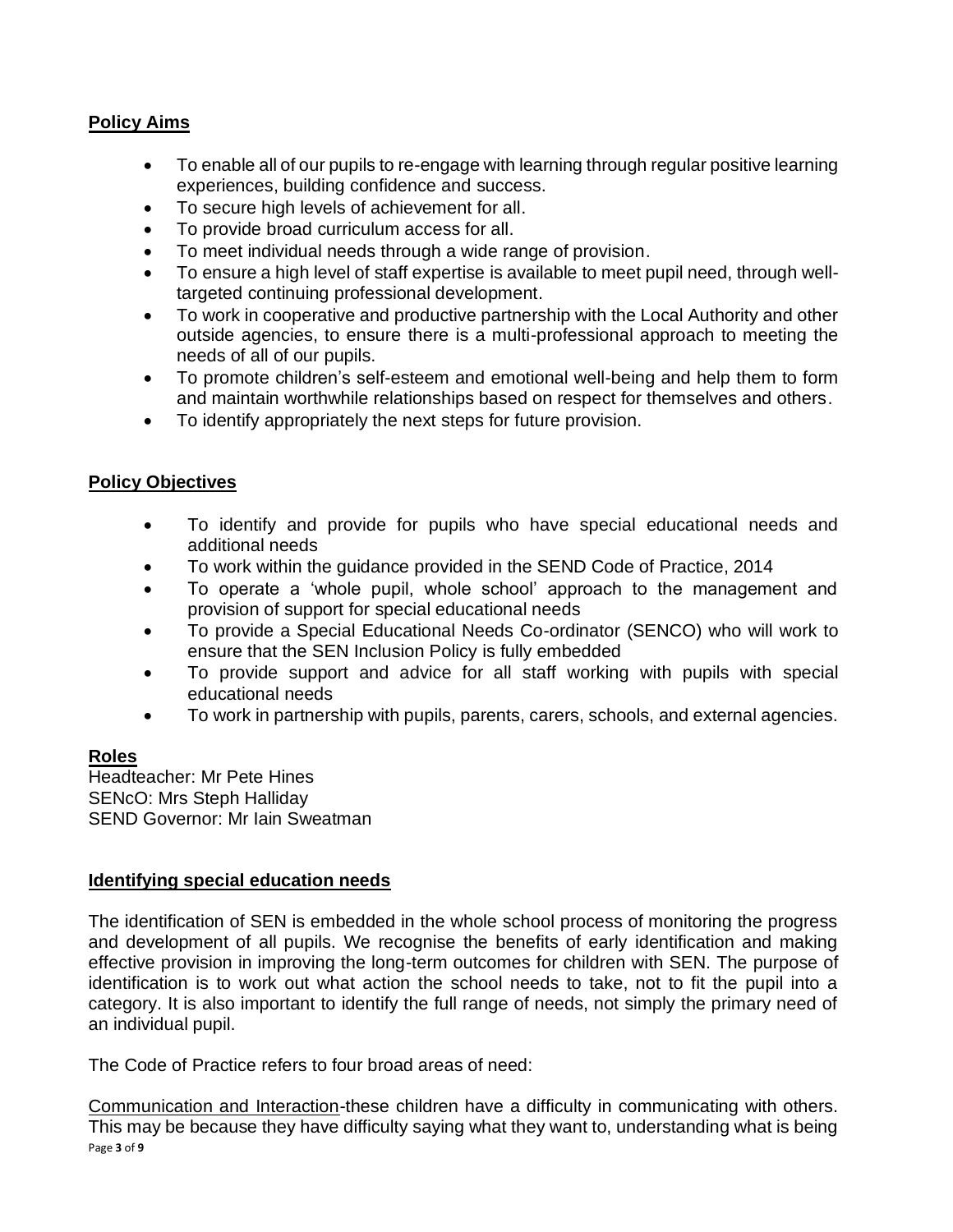said to them or they do not understand or use social rules of communication. For example, children with Autistic Spectrum Disorders (ASD), including Asperger syndrome, are likely to have particular difficulties with social interaction. They may also experience difficulties with language, communication and imagination, which can impact on how they relate to others.

Cognition and Learning-children with learning difficulties learn at a slower pace than their peers, even with appropriate differentiation. Learning difficulties cover a wide range of needs from moderate learning difficulties (MLD) to children with profound and multiple learning difficulties (PMLD). Specific learning difficulties (SpLD), affect one or more specific aspects of learning, such as dyslexia, dyscalculia and dyspraxia.

Social, Emotional and Mental Health-children may experience a wide range of social and emotional difficulties which manifest themselves in many ways. These may include becoming withdrawn or isolated, as well displaying challenging, disruptive or disturbing behaviours. These behaviours may reflect underlying mental health difficulties such as anxiety or depression, selfharming, eating disorders or physical symptoms that are medically unexplained. Other children may have disorders such as attention deficit disorder (ADD), attention deficit hyperactive disorder (ADHD) or attachment disorder.

Sensory and/or Physical Needs-some children require special educational provision because they have a disability which prevents or hinders them from making use of the educational facilities generally provided. Many children with vision impairment (VI), hearing impairment (HI) or a multi-sensory impairment (MSI) will require specialist support and /or equipment to access their learning.

All of our pupils have been permanently excluded from their mainstream setting, or are at risk of exclusion, or 'hard to place' due to the nature of their needs. Thus all our pupils have SEN in the category of social, emotional and/or mental health needs (SEMH). Many of our pupils have additional SEN within other categories. We regard all our pupils holistically and ensure the provision we offer addresses all aspects of SEN and meets the needs of the 'whole' child.

## **Managing pupils needs on the SEN Register**

There is now a single category of support for children with SEN, which is classed as 'SEN Support'. Each pupil with SEND is an individual and their plan is tailored to meet their particular needs. All of our pupils are, as a minimum, classed as 'SEN Support' Some pupils may attend with an Educational Health and Care Plan (EHCP) in place or in process.

Before considering any additional approaches to SEN, our first step in meeting pupils' needs is through Quality First Teaching (QFT). Through QFT, the class teacher is responsible for providing for all pupils in their class, through thorough and robust planning that delivers engaging, personalised, and appropriately challenging learning experiences that extend all our pupils in their development. High quality teaching that is differentiated for different pupils is fundamental in responding to pupils who have SEN. Any additional planned intervention is the progress and development of the pupils in their class, including where pupils access support from teaching aimed to supplement, not replace QFT. The class teachers are responsible and accountable for assistants and specialist staff.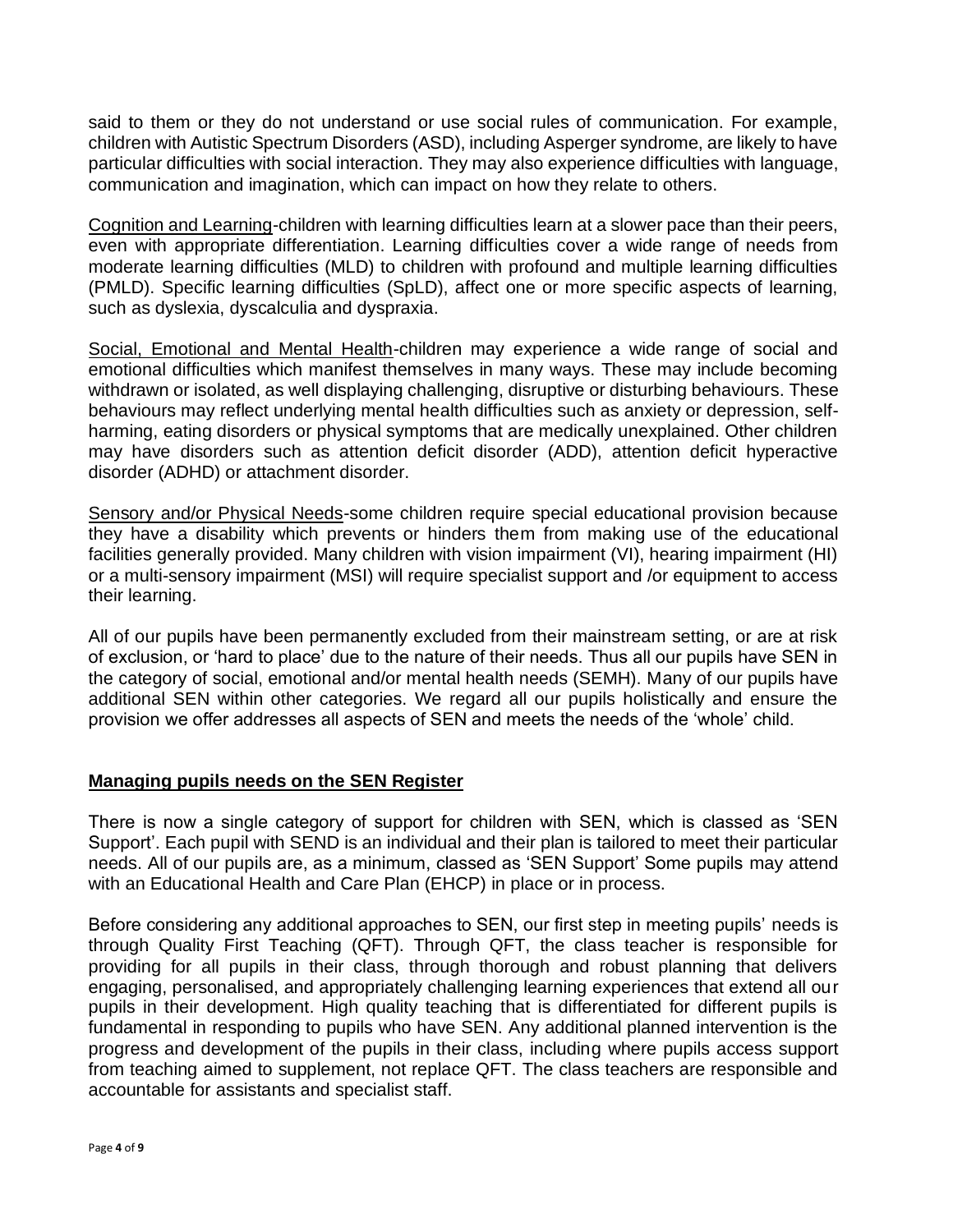To ensure the consistency of QFT, the quality of teaching is regularly reviewed by the Headteacher, and an external advisor. This is conducted by formal lesson observations, learning walks, book trawls, and data analysis. Significant input is provided to ensure that all staff have a secure understanding of the most frequently encountered types of SEN within our setting. Our role for all pupils is to take action in removing the barriers to learning and put effective special educational provision in place.

Initial assessments, paperwork from previous settings, and a process of on-going teacher assessments and half-termly pupil progress meetings with the headteacher identifies those pupils making less than expected progress given their age and individual circumstances. In deciding whether to make special educational provision, the teacher, Headteacher and SENCO will consider all of the information gathered from within the school about the pupil's progress, alongside the views of parents/carers and pupil. During this stage extra teaching or interventions may be put in place as a pupil's response to such support can help to identify their particular needs.

Particular care is taken when identifying and assessing SEN for children whose first language is not English.

Where pupils have higher levels of need, and with parental permission, the school may to seek advice from external agencies. These agencies include:

- Educational Psychology
- Learning Support
- Speech and Language Therapy Service
- Autism Team (Complex Communication Needs Team)
- Occupational Therapy Team
- Educational Welfare Team
- Children's Services
- School Nurse/Paediatric health team
- Child and Adolescent Mental Health Service (CAMHS)

#### **A graduated approach to SEN support**

As a school we implement a graduated approach to manage pupils' needs, where we use a cycle of assessing, planning doing and reviewing in order to meet individual needs. This is a four-part cycle, through which earlier decisions and actions are revisited, refined and revised with a growing understanding of the pupil's needs and what supports the pupil in making good progress. It draws on more detailed approaches and more specialist expertise in successive cycles.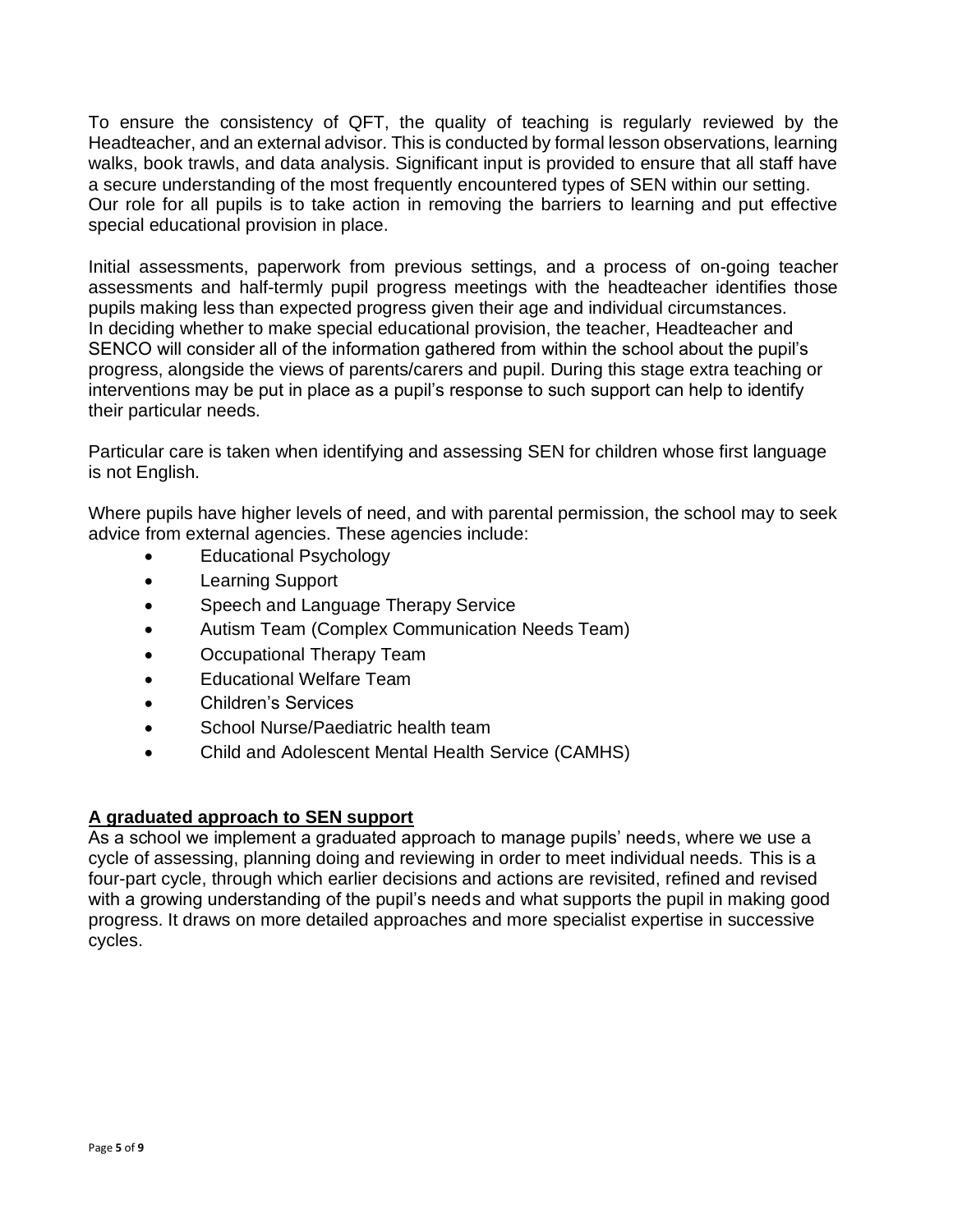#### **The four-part cycle:**

#### Assess:

On entry to Perryfields, the class teacher will assess each pupil in reading, maths and behaviour. Together with data and information from the mainstream school, this will form the basis for an Individual Education Plan (IEP). Targets in Maths, Literacy and social and emotional behaviour are written and shared with the pupil and parents/carers. Weekly behaviour targets are set via the pupil's Home/school sheet.

Each permanently excluded or longer term child has an Individual Provision Map (IPM). The level of provision determined within the IPM is determined according to individual need. We will ensure that we regularly assess all pupils' needs so that each child's progress and development is carefully tracked compared to their peers and national expectations. We will listen to the views and experience of parents/carers and the pupil. In some cases we will draw on assessments and guidance from other education professionals e.g. Educational Psychologist, health professionals and Children's Services.

#### Plan:

Where SEN Support is required the teacher, head teacher and SENCO will put together a plan (using an IEP), outlining the adjustments, interventions and support which will be put in place for the pupil as well as the expected impact on progress and outcomes, including a date when this will be reviewed. Targets for the pupil will be shared with her/him using child friendly language and with parents/carers. All staff who work with the pupil, as well as the wider Team Around the Child (TAC) will be made aware of the plan.

#### Do:

The class teacher is responsible for working with the pupil on a daily basis. She/he will also liaise closely with Teaching Assistants (TAs) or specialists who provide support set out in the plan and monitor the progress being made. The SENCO and headteacher will provide support, guidance and advice for the teacher.

#### Review:

The IEP, including the impact of the support and interventions will be reviewed by the teacher, SENCO, parent/carer and the pupil termly for permanently excluded/long term pupils, via a Structured Conversation, and half termly for pupils on Behaviour Courses, via the reintegration meeting and End of Placement Report. Reviewing the impact of the IEP is done through regular pupil progress meetings (class and head teachers), and termly Structured conversations (class teacher, pupil and parents/carers). For some pupils with complex needs, the review may take the form of a multi-agency meeting. The review will inform the planning of next steps for a further period or where successful, the removal of the pupil from SEN Support. On exit from Perryfields, each pupil is re-assessed in reading, maths and behaviour. This information is reported to the receiving school.

#### **Criteria for removing pupils from the SEN Register**

It may be felt that a pupil has made such significant progress that the level of need in a single category may no longer reach the threshold for SEN support. Through consultation with the class teacher, head teacher, Senco, parents/carers, pupils and any other involved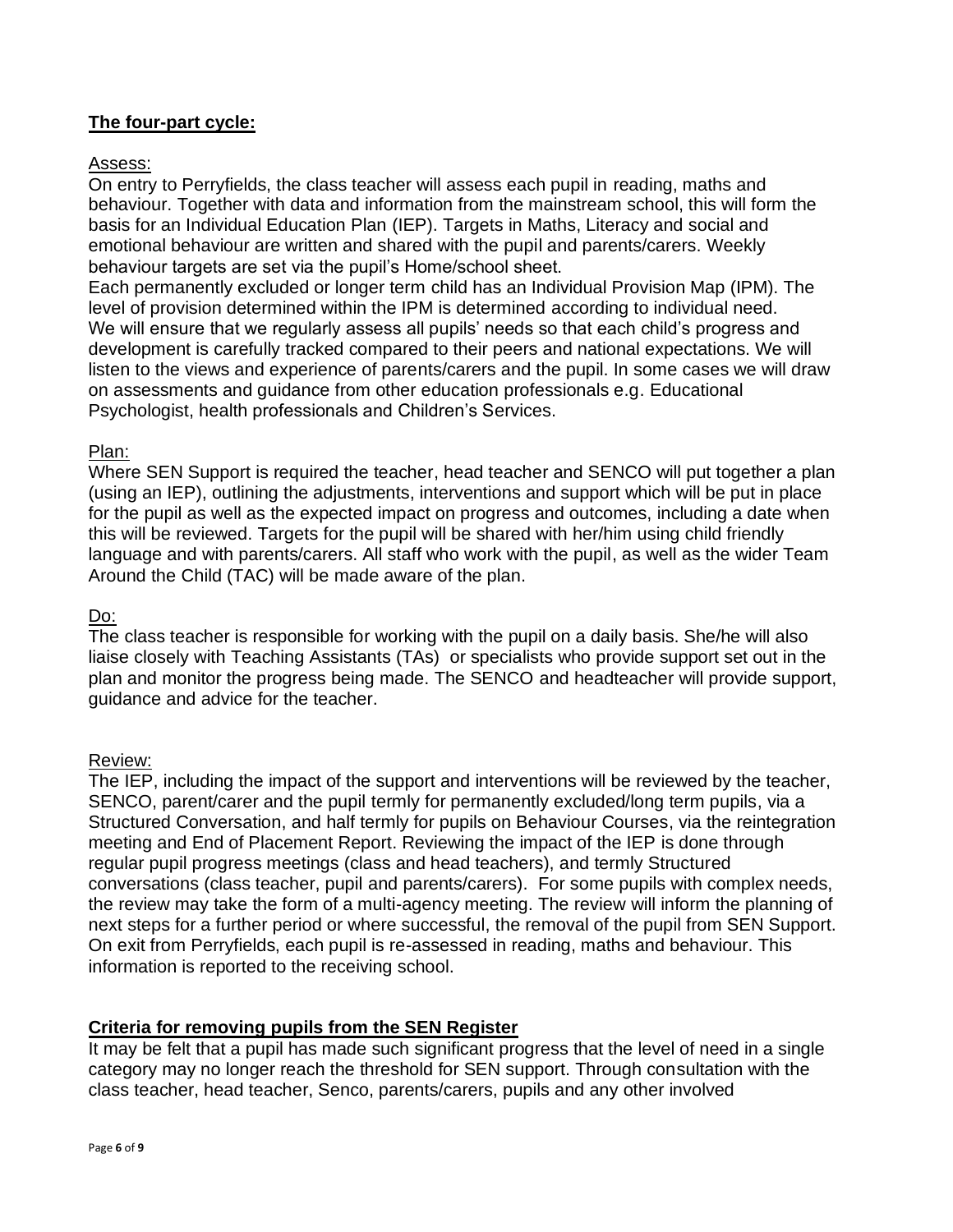professionals, it may be agreed to remove that category for a pupil as being named as an SEN.

It should be noted that all our pupils have SEMH as a primary category of SEN. This category will remain as an SEN throughout the Perryfields provision. When a successful reintegration to a mainstream setting is achieved, the mainstream school will consider the appropriateness of removing SEMH as an area of need within their setting.

## **Supporting pupils and families**

Perryfields endeavours to work in partnership with our parents and carers, reaching out to all our families, aiming to provide them with, and signpost to, the necessary support and care. We aim to develop partnership working by:

- Making parents/carers feel welcome
- Creating strong communication pathways
- Providing information to parents/carers in an accessible manner
- Encouraging parents/carers to inform Perryfields of any difficulties they perceive their child as having, or of other needs to be addressed
- Ensuring that Perryfields staff will listen actively and respond appropriately
- Keeping parents/carers informed on their child's day to day progress via the home school sheet or via a phone call
- Focussing on the child's strengths and successes as well as areas of need
- Informing parents/carers of their child's progress through reviews
- Supporting parents/carers in the decision-making process for their child around SEN provision, and particularly around future placements
- Encouraging parents/carers to discuss ways in which they and Perryfields can help their child
- Making the LA Local Offer available to parents and guiding them to this information where appropriate
- Providing information about the support available from SENDIASS (SEND Information Advice and Support Service)
- Making available Perryfields' SEN Information Report
- Facilitating links with and making referrals to other support services

#### **Supporting pupils at school with medical conditions**

The school recognises that pupils with medical conditions should be properly supported so that they have full access to education, including school trips and physical education. Where it is the case that a medical condition meets the criteria of disability the school will comply with its duties under the Equality Act 2010. *Reasonable adjustments* will always be made to promote access to all areas of the school curriculum for pupils with a disability, eg: an extra adult to accompany a child on a school trip/residential.

Some may also have SEN and may have a Statement, or Education, Health and Care (EHC) plan which brings together health and social care needs, as well as their special educational provision; the SEN CoP (2014) will be followed.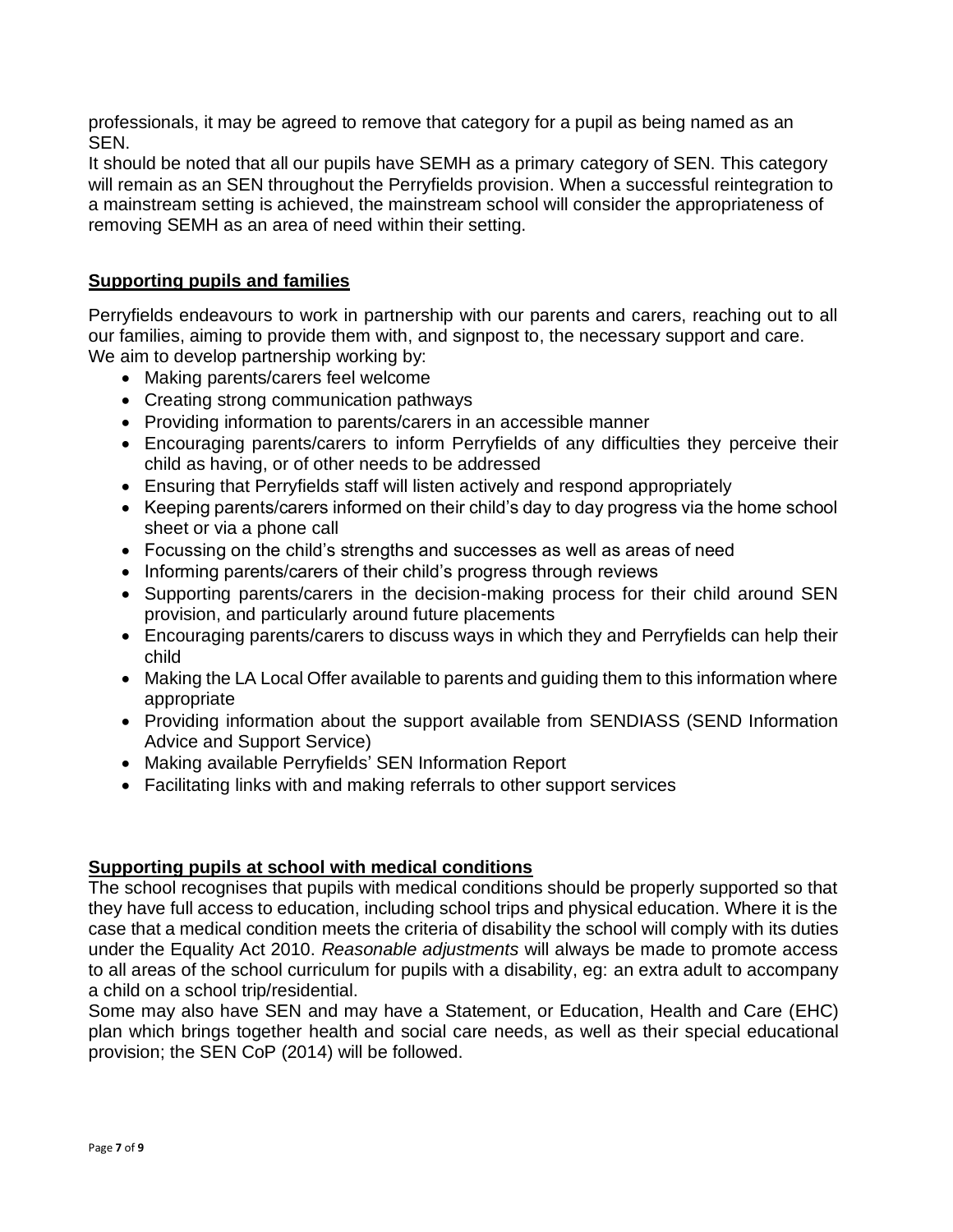## **Monitoring and evaluation of SEN**

The head teacher regularly monitors and evaluates the quality of provision for all pupils. Perryfields aims to use interventions in school that have proven outcomes and are evidencebased. The impact of SEN provision on the progress and outcomes for children on the SEN register is measured through:

- analysis of pupil tracking data and test results at pupil progress meetings
- progress against national data and based on their age and starting points.
- interventions baseline and exit data
- progress against individual targets
- pupils' work and interviews

Formal and informal observations, learning walks, pupil progress tracking help to inform the continuous monitoring of effectiveness in removing barriers to learning, enabling pupils to reach their full potential.

We seek the views of parents, pupils and schools at the end of a placement at Perryfields. These evaluation and monitoring arrangements promote an active process of continual review and improvement of provision.

## **Training and resources**

Provision for SEN is funded through the school's budget. In order to maintain and develop the quality of teaching and provision all staff are encouraged to undertake training and development. Staff needs are identified via supervision meetings and performance management reviews.

All staff are made fully aware of the SEN systems and structures that are in place in school in order to meet all pupils' needs. Staff is involved in Continuing Professional Development (CPD) sessions to keep them informed of new initiatives.

Our greatest resource is our staff, so significant focus is given to the skills, knowledge and understanding of the staff team as a whole. Training is essential: in order to effectively understand and meet the complex needs of our pupils, staff need to have access to quality training, thus ensuring that our team is skilled and knowledgeable in the areas of SEN in which we need to specialise. Consequently, a significant proportion of our training days are given over to SEN. Individual staff also access further CPD opportunities dependent on their needs and interest. CPD accessed by staff is reported on termly to the Management Committee by the Headteacher. All staff undertake an induction programme following appointment, and this includes support on Perryfields' SEN provision and practice.

#### **Roles and responsibilities**

The Management Committee has identified a Governor to have oversight of special educational needs provision in the school and to ensure that the full Management Committee is kept informed of how the school is meeting the statutory requirements. This role is currently undertaken by Iain Sweatman**.** The Head will keep the Management Committee informed about the special educational needs provision made by the school, through termly meetings and reports.

The SENCO and the Head will work closely with the special educational needs governor and staff to ensure the effective day to day operation of the school's special educational needs policy. The SENCO and Head will identify areas for development in SEN that will contribute to the